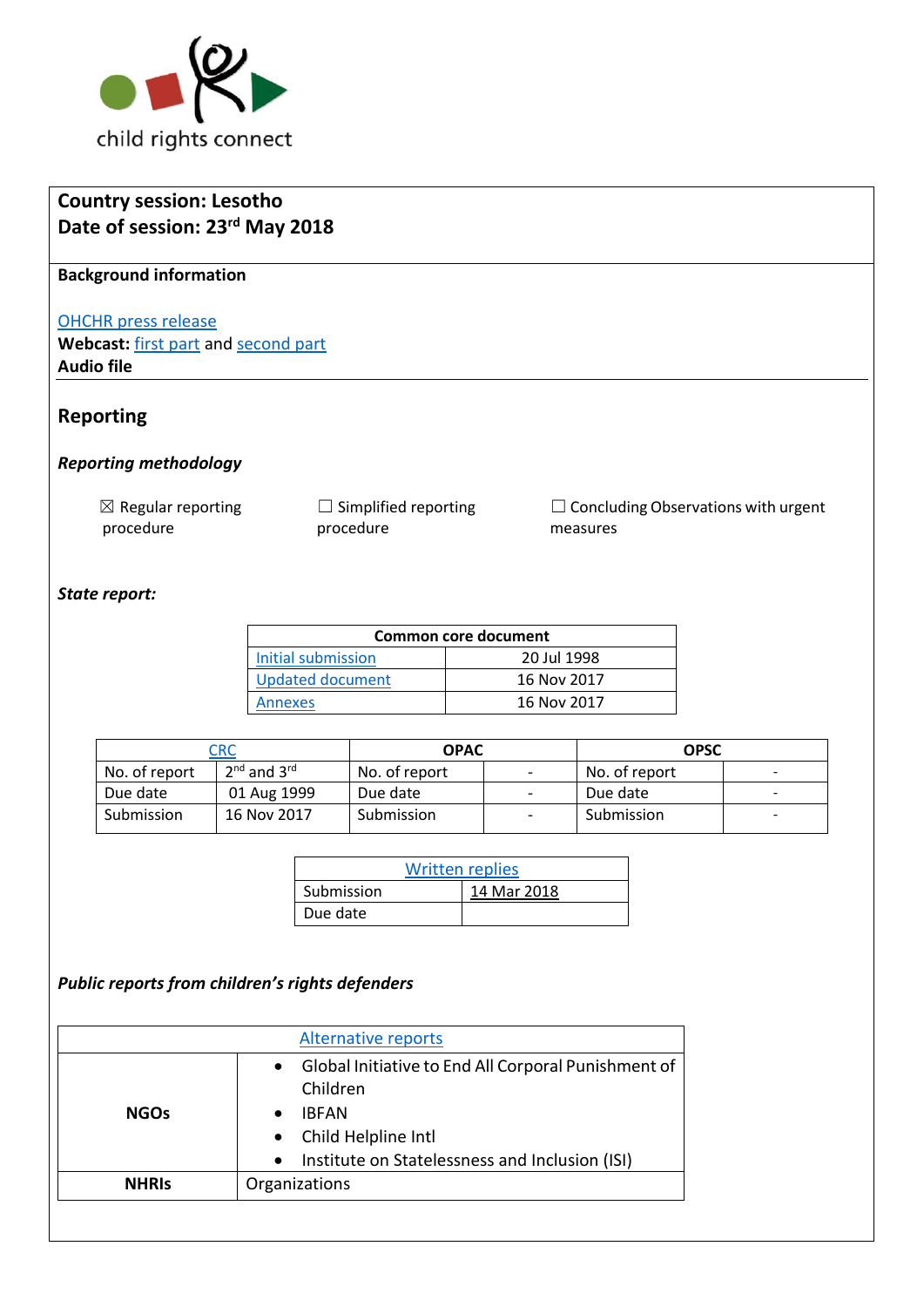

### **State delegation**

The delegation was small, composed by a mix of high and technical level staff. The delegation was headed by Matebatso Doti, Minister of Social Development, assisted by magistrates and members of the permanent mission.

## **Committee's Task Force members**

| Name & Last Name                   | Country             |
|------------------------------------|---------------------|
| <b>Benyam Mezmur (Coordinator)</b> | <b>Ethiopia</b>     |
| <b>Ann Skelton</b>                 | <b>South Africa</b> |
| <b>Clarence Nelson</b>             | <b>Samoa</b>        |

### **Dialogue description**

#### i. Character of the dialogue

The atmosphere of the dialogue was honest, constructive and interactive with in depth and technical discussions.

#### ii. General assessment made by the Committee

The Committee commended the delegation for the honesty in exposing the problems the country faced while implementing the CRC and congratulated the delegation for its progress. However, the Committee observed that there are many areas that still needs improvement such as investment in education.

#### iii. Main issues discussed:

- **Non- discrimination:** the Committee was worried that discrimination against many groups still persists with children such as young boys and girls.
- **Best interest:** The Committee commended the delegation on the incorporation of this principle in national law. The Committee asked questions related to its implementation in all decision affecting children, including alternative care and whether training was provided training to staff. The delegation replied by saying that they have intermediaries in the courts and tribunals to ensure the application of the best interest of the child.
- **Right to be heard:** the Committee members welcomed the creation of a children's parliament to bring their priority issues. They have asked questions concerning the support, allocation of resources and accessibility to all groups of children in referring to children's parliament. Also, the Committee questioned the delegation whether the government was promoting awareness on the respecting on the views of the child inside the community. Finally, the Committee asked whether the views of the children were being taken into account in the proceedings in alternative care and judicial cases. The delegation replied that they are supporting children's parliament in many levels and that the members in the judicial system are being trained in children rights, especially when children are victims and witnesses.
- **Violence against children: the Committee was worried that Lesotho's national** law doesn't prohibit corporal punishment. Concerning sexual abuse against girls the Committee asked whether victims of violence were being psychologically assisted to return to society. The delegation replied by saying that there are difficulties in bringing international measures and standards to the national context with a multitude of entrenched cultural practices. They highlighted that they are investing heavily in awareness raising and advocacy activities to change the social perception of those issues. The government has also guidelines for dealing with victims of sexual abuse.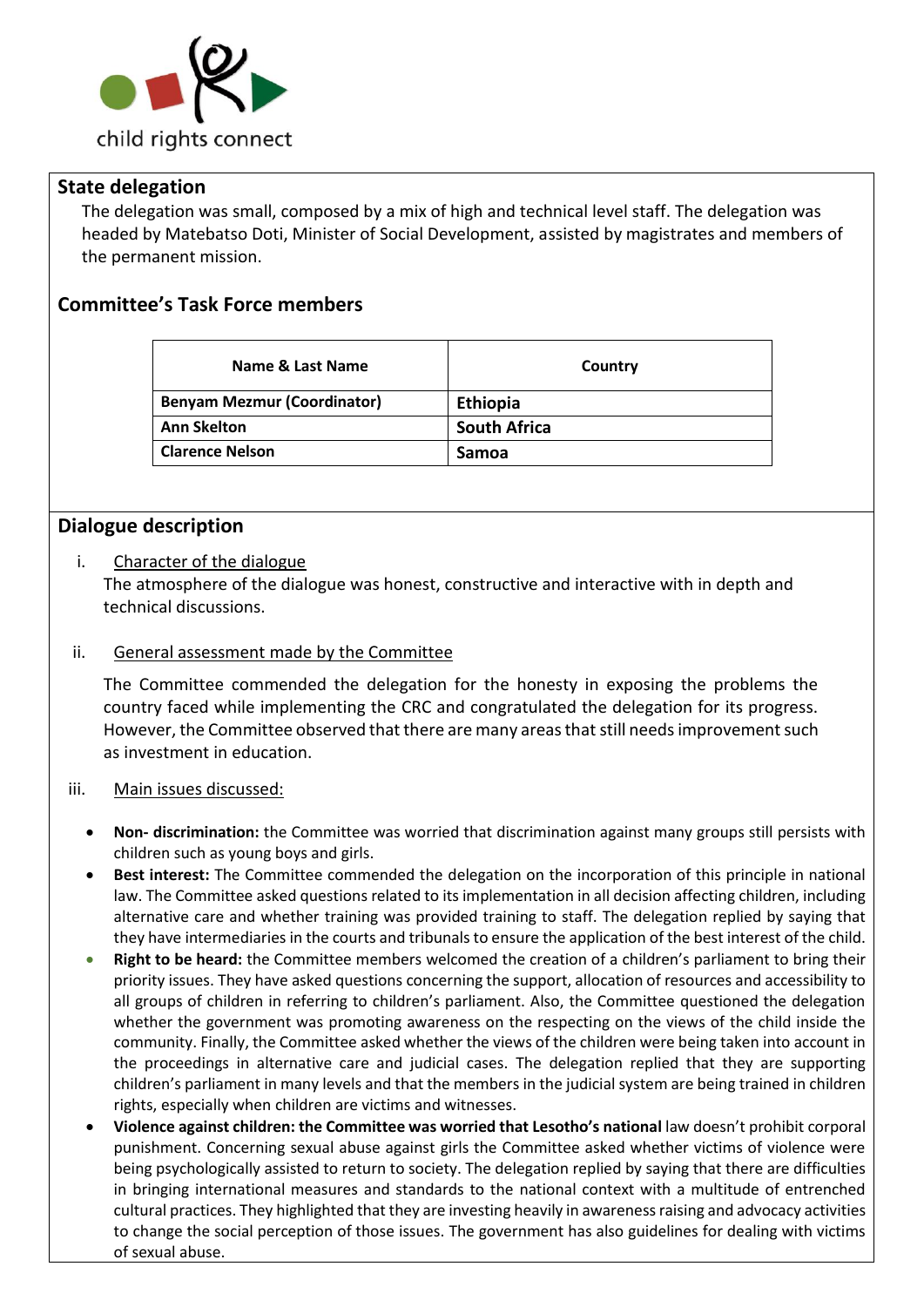

- **Civil Rights and Freedom:** the Committee explored topics concerning birth registration in rural areas, nationality and stateliness, including the protection of the image of the child in the media.
- **Family environment and family care:** the Committee asked whether Lesotho had implemented minimal standards to family care, including complaint mechanisms for children in institutions of alternative care. The delegation replied that the government is creating a case management mechanism in care facilities, but acknowledged that the government need to improve their sensitization for children to report in care facilities.
- **Education:** the Committee was concerned about the limited progress on gender parity in access to the educational system, including a reported poor infrastructure of schools and lack of regulation of privatization of education. The delegation admitted that this is a long-term problem due to the dependence of programs on donor financing. Concerning the privatization of schools, the delegation ensured that the government controls private education through the emission of certificate but acknowledged they still faces problems in monitoring. The delegation also affirmed that they are making efforts to expand the existing schools and committed to add this issue to the current budget. Finally, they replied that the high drop-out rates are due to economic reasons.
- **Special protection measures:** the Committee showed concern over the situation of unaccompanied migrants blurred with refugees on the forced displacement system. On this topic the Committee raised the need to update data on migrant children using the educational system and the measures to increase acceptancy of migrant children acceptance in schools. The delegation replied that migrant children can enrol in public schools, where parents are also provided with permits to search for job.

#### **Recommendations of the Committee**

In its [Concluding Observations,](http://tbinternet.ohchr.org/_layouts/treatybodyexternal/Download.aspx?symbolno=CRC%2fC%2fLSO%2fCO%2f2&Lang=en) the Committee drew attention to the need of **urgent measures** concerning the following 7 areas:

**Right to Life:** the Committee urges that the State party take immediate measures to prevent the killings of children with mutilation of body parts, through raising community awareness, investigating all cases and bringing the perpetrators to justice.

**Corporal punishment:** the Committee urges the State party to: Explicitly prohibit corporal punishment in all settings by law; Effectively enforce the prohibition of corporal punishment in schools and provide children with a complaints mechanism in schools so that they can safely and confidentially report cases of corporal punishment; Provide programmes for parents, teachers, and professionals that work with and for children to encourage the use of alternative non-violent forms of discipline and strengthen, in particular, teacher training and ensure it is part of preand in-service training programmes; Strengthen public awareness raising programmes to promote the change of mindset.

**Abuse and neglect and sexual exploitation and abuse:** the Committee urges the State party to: Take all necessary measures to prevent and combat abuse of children, including domestic violence, sexual exploitation and abuse; Encourage community-based programmes aimed at preventing and tackling child abuse, including domestic violence, sexual exploitation and abuse; Provide adequate human and financial resources to the CGPU, step up training of the CGPU officials in gender and child-related matters, strengthen their capacity to collect and record comprehensive and well-disaggregated data on violence against children; Ensure that there are effective mechanisms, procedures and guidelines in place for reporting of cases of sexual exploitation and abuse, consider mandatory reporting in certain cases, and ensure accessible, child-friendly and effective reporting channels for all violations; Take all necessary measures to investigate reported cases of sexual exploitation and abuse and prosecute and bring the perpetrators to justice; Ensure that child victims of violence receive counselling, psychological, recovery and reintegration services and provide adequate resources to shelters for child victims; Provide alternative care for child victims where necessary and support NGOs running such services; Establish a national database on all cases of violence against children.

**Gender based violence:** the Committee urges the State party to take all necessary measures to prevent and combat the sexual abuse of school girls and girls in domestic work; Ensure that all allegations of crimes related to gender based violence are independently and thoroughly investigated and that perpetrators are brought to justice; Include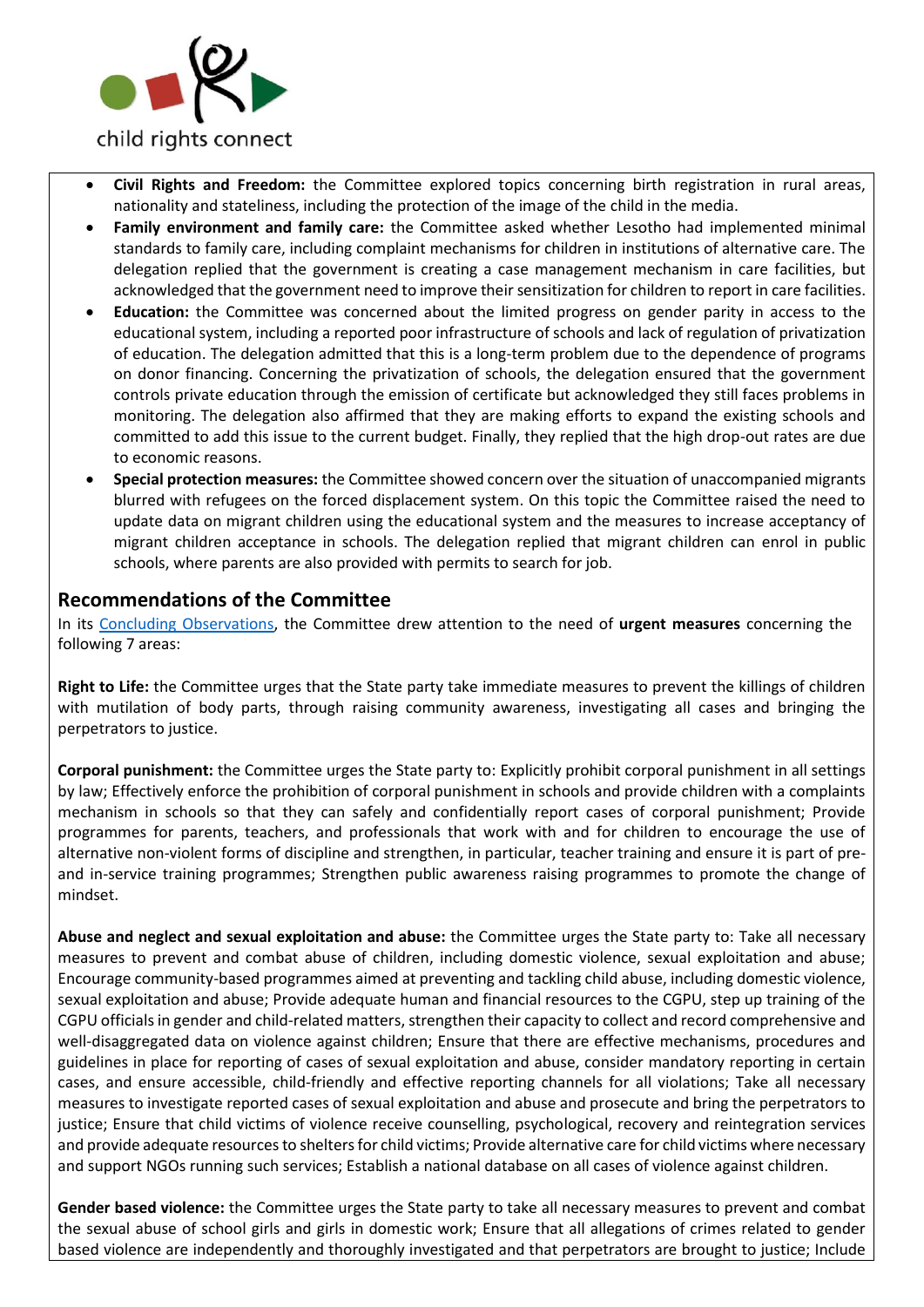

specific needs of girls in measures regarding access to and use of water, sanitation and hygiene facilities and services to prevent sexual violence when collecting water, bathing or using toilets at night.

**Harmful practices:** The Committee urges the State party to take active measures to put an end to child marriage including marriages under customary law.

**Adoption:** The Committee urges the State party to: Provide adequate human, financial and technical resources to the Adoption Central Authority and the Adoption Unit of the MOSD to effectively carry out its mandate, and ensure that the best interest of the child are always taken into account; Implement and monitor the implementation of the Adoption Policy of 2012; Provide adequate resources and capacity building to the MOSD for effectively maintaining the records of adoption cases; Avoid unreasonable delays in the adoption process and with established adoption authority; Raise awareness about the adoption and encourage domestic adoption.

**Children with disabilities:** the Committee urges the State party to: Adopt a human rights-based approach to disability; Strengthen the legislative framework by reviewing and adopting the National Disability Bill and enforcing the implementation of the Policy on Disability; Set up a comprehensive strategy for the inclusion of children with disabilities; Increase financial, human and technical resources for children with disabilities and expand community based rehabilitation, early identification and referral programmes for children with disabilities and provide the necessary human technical and financial support to service providers and families of children with disabilities; Develop and support community campaigns and programmes to address discrimination and stigma against children with disabilities and create awareness of early detection and interventions; Improve access to transportation, schools, health care, public spaces/buildings and service delivery in all areas, especially in rural communities; Provide access to documents and information in Braille; and undertake measures to improve the collection and analysis of disaggregated data.

## **Sustainable Development Goals**

Throughout its Concluding Observations the Committee referred to the following targets:

- 1.3, on implementing nationally appropriate social protection systems and measures for all
- 3.3, on ending epidemics of AIDS, malaria, to combat hepatitis, and other communicable diseases
- 4.1 and 4.2 on ensuring that all girls and boys complete free, equitable and quality primary and secondary education and have access to quality early childhood development, care and pre-primary education.
- 5.2, on eliminating violence against all women and girls, including sexual and other types of exploitation
- 6.5 on substantially reduce corruption and bribery in all their forms
- 16.2 to end abuse, exploitation, trafficking and all forms of violence and torture of children
- 16.9, on providing legal identity for all, including birth registration